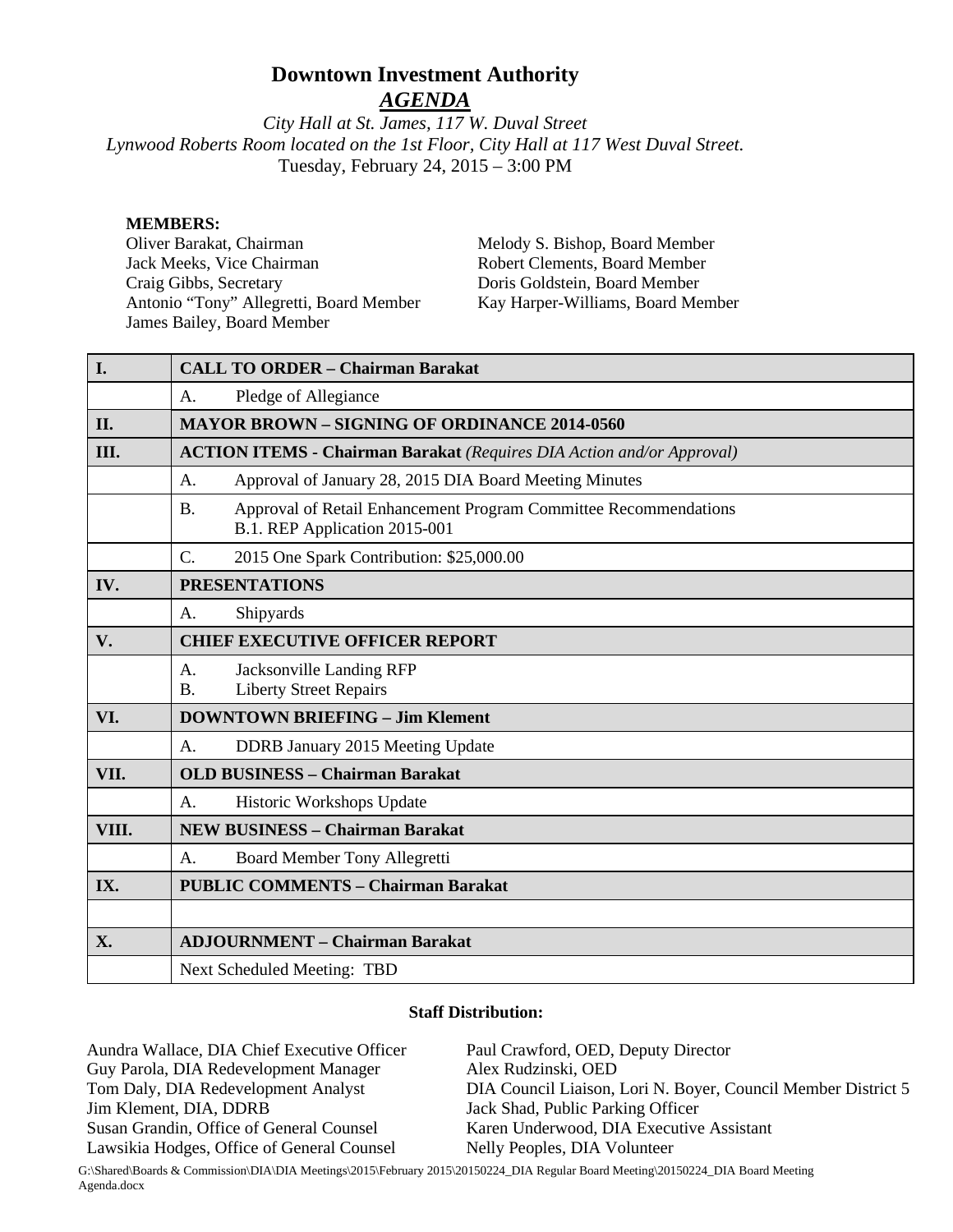DIA Agenda 03/21/2014

David DeCamp, Public Information Office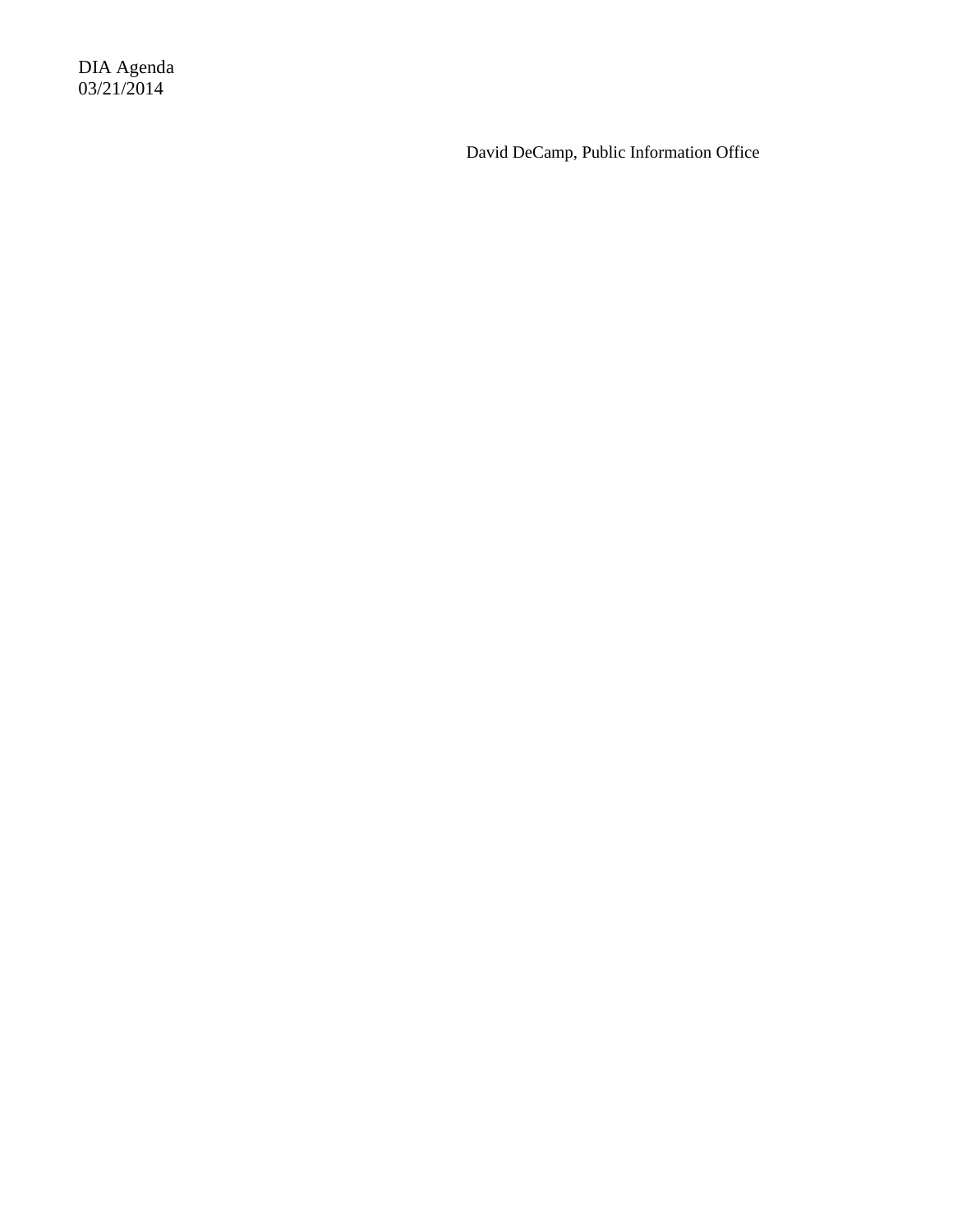

**Downtown Investment Authority Regular Meeting** 

**City Hall at St. James 117 West Duval St., Lynwood Roberts Room**

*Tuesday, February 24, 2015 - 3:00 p.m. DIA Regular MEETING MINUTES*

**Board Members Present:** Oliver Barakat, Chairman; Jack Meeks, Vice Chairman; Craig Gibbs; Secretary; Jim Bailey; Melody Bishop; Doris Goldstein and Tony Allegretti

**Board Members Absent:** Kay Harper-Williams and Robert Clements

**Office of General Counsel:** Lawsikia Hodges and Susan Grandin

**Council Member:** Lori Boyer

**Attendees:** Mayor Alvin Brown, Aundra Wallace, DIA Chief Executive Officer; Guy Parola, DIA Redevelopment Manager; Tom Daly, DIA Redevelopment Analyst; Jim Klement, DIA Development Coordinator; and Karen Underwood, DIA Executive Assistant

## **I. CALL TO ORDER**

The meeting was called to order at 3:06 p.m. by Chairman Barakat and the board members introduced themselves for the record.

## **II. MAYOR ALVIN BROWN – SIGNING OF ORDINANCE 2014-560**

Mayor Alvin Brown signed Ordinance 2014-560 into law, authorizing the DIA to be the community redevelopment agency for Downtown.

## **III. ACTION ITEMS**

### **A. APPROVAL OF JANUARY 28, 2015 REGULAR MEETING MINUTES**

## **A MOTION WAS MADE BY BOARD MEMBER GIBBS AND SECONDED BY BOARD MEMBER ALLEGRETTI APPROVING THE JANUARY 28, 2015 DIA REGULAR MEETING MINUTES.**

## **THE MOTION PASSED UNANIMOUSLY 7-0.**

## **B. APPROVAL OF RETAIL ENHANCEMENT PROGRAM COMMITTEE RECOMMENDATIONS:**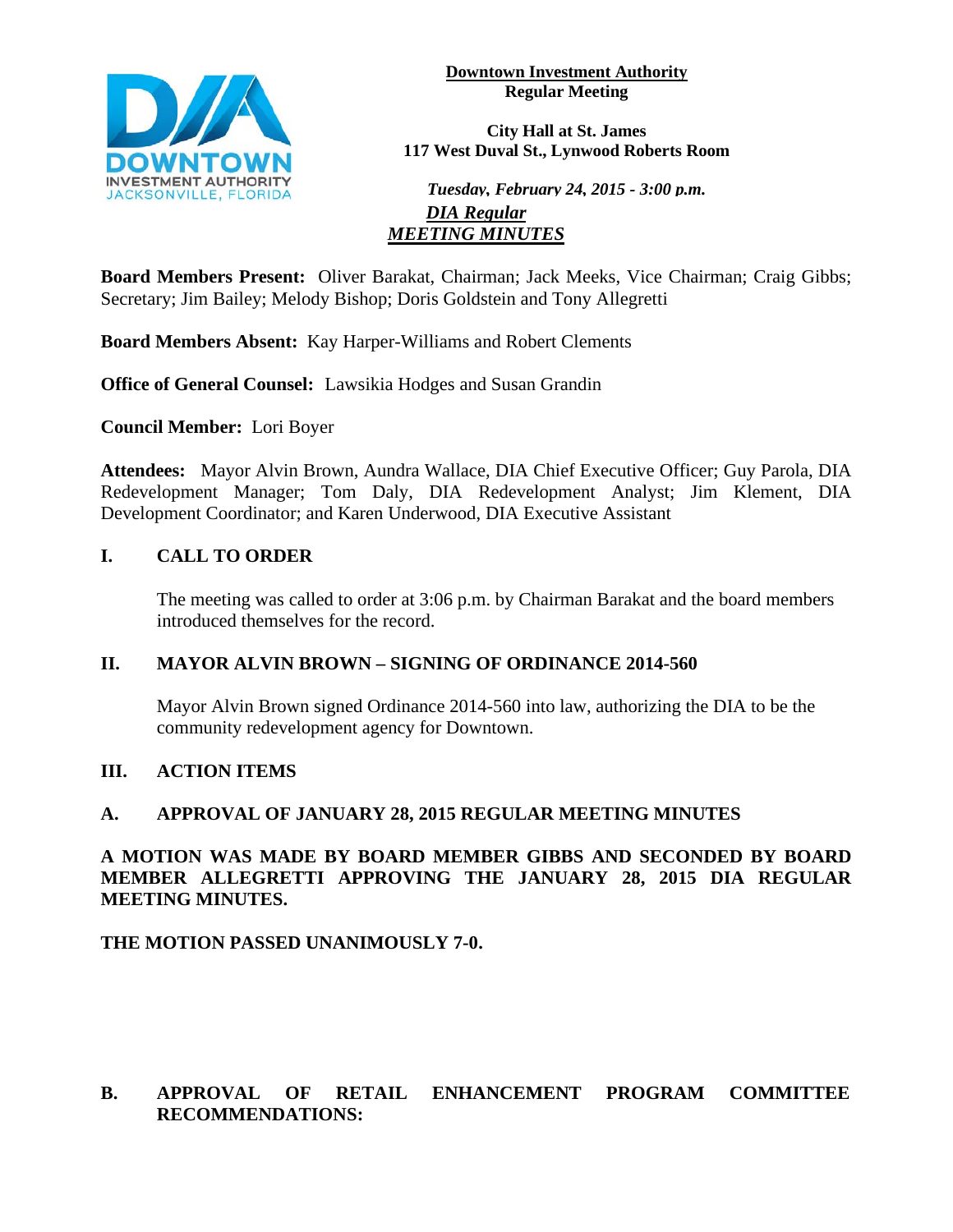**1. REP APPLICATION 2015-001 –** Super Food and Brew, VCP Lynch Building, LTD, Applicant Alex Allison, Asset Manager

## **A MOTION WAS MADE BY BOARD MEMBER BAILEY AND SECONDED BY BOARD MEMBER GIBBS APPROVING APPLICATION 2015-001 GRANT FOR \$49,837 TO SUPER FOOD AND BREW SUBJECT TO:**

- **1) Applicant to obtain appropriate permits within 6 months of final program document approval and executed agreements with DIA;**
- **2) Applicant to have all work completed within a 6 month period from final program document approval and executed agreements with DIA;**
- **3) Applicant may receive up to a 6 month period extension to comply with final program document approval and DIA executed agreements; and**
- **4) The forgivable loan will be secured by a personal guarantee of the tenant in the event of a default under the program or funding agreement.**

## **THE MOTION PASSED UNANIMOUSLY 7-0.**

### **C. 2015 ONE SPARK CONTRIBUTION: \$25,000**

## **A MOTION WAS MADE BY BOARD MEMBER GIBBS AND SECONDED BY BOARD MEMBER MEEKS APPROVING RESOLUTION 2015-02-01 ALLOCATING \$25,000 IN GRANT PROCEEDS TO SUPPORT ONE SPARK.**

## **THE MOTION PASSED UNANIMOUSLY 7-0**

## **IV. DISCUSSIONS**

- Jacksonville Landing RFP The agent for Iguana Investments Florida, LLC ("Iguana") provided a brief overview of Iguana's proposal for redevelopment of the Shipyards.
- Liberty Street Repairs Jim Robinson, Director of Public Works provided an update on the Liberty Street / Coastline Drive repair.

# **V. DOWNTOWN BRIEFING**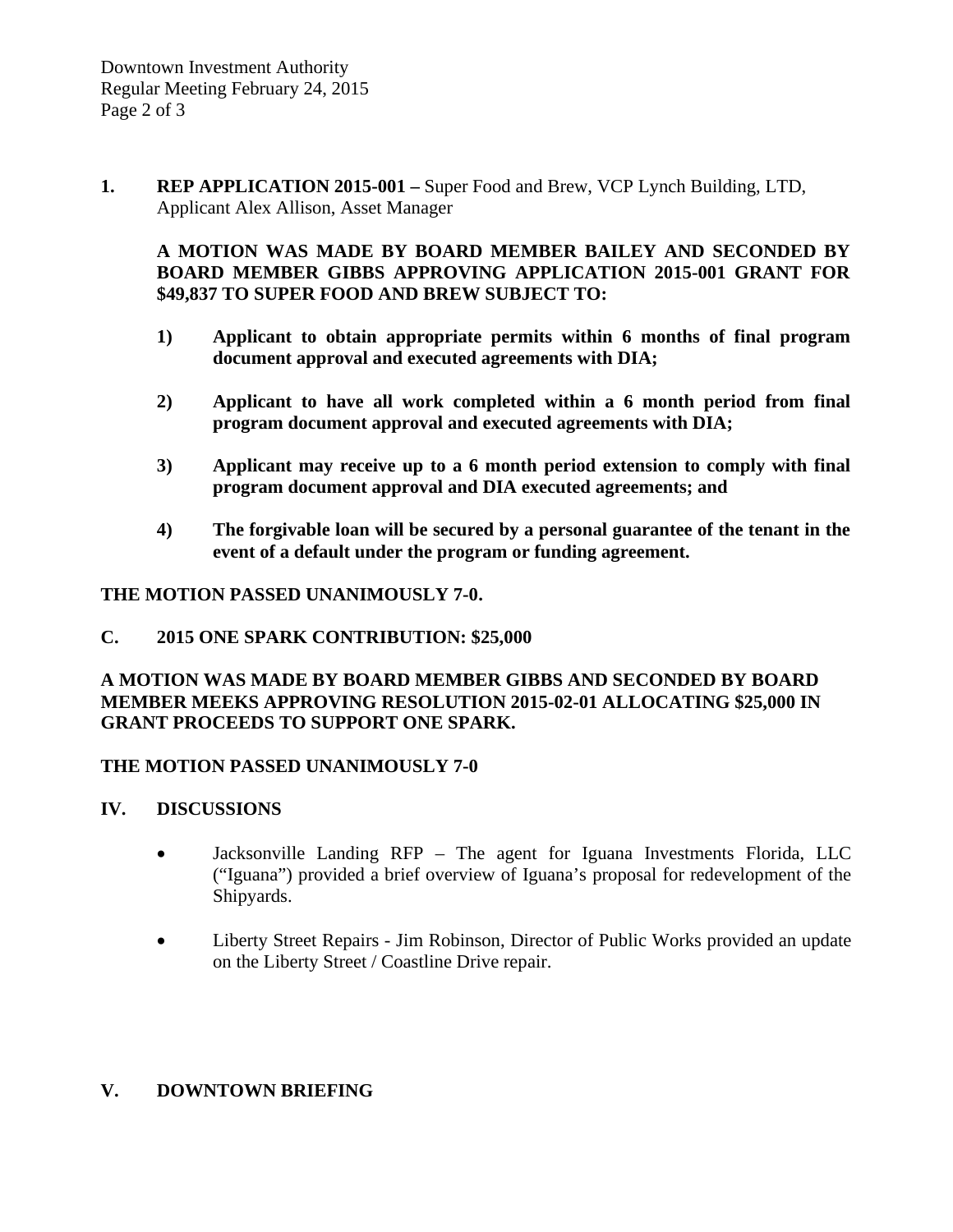Downtown Investment Authority Regular Meeting February 24, 2015 Page 3 of 3

Jim Klement provided the DDRB update and there was no meeting scheduled in February 2015.

## **VI. OLD BUSINESS**

- Chairman Barakat stated the last of the third historic building workshop will be scheduled with the next  $2 - 3$  weeks in hopes to provide a recommendation by the committee at the April board meeting. Chairman Barakat requested that both the City's consultant and the City's Planning and Development Department attend the next DIA Board Meeting to discuss the National Historic District designation effort for Downtown.
- Chairman Barakat reported that the National District updates will be presented at the next special meeting.

## **VII. NEW BUSINESS**

- Board Member Allegretti provided a summary of a meeting with Councilman Warren Jones and Aundra Wallace regarding James Weldon Johnson art project.
- Chairman Barakat recommended the Governance committee to meet within the next 60-days to determine how to evaluate DIA's Chief Executive Officer.
- Board Member Bishop requested an update of the Riverplace Boulevard Road Diet Request for Proposal.

# **VIII. PUBLIC COMMENTS**

Public speaker cards on file with the Downtown Investment Authority.

# **IX. ADJOURNMENT**

Chairman Barakat adjourned the meeting at approximately 4:20 p.m.

*The written minutes for this meeting are only an overview of what was discussed. For verbatim comments of this meeting, an audio CD is available upon request. Please contact Karen Underwood, at (904) 630-3492, or by email at karenu@coj.net.*